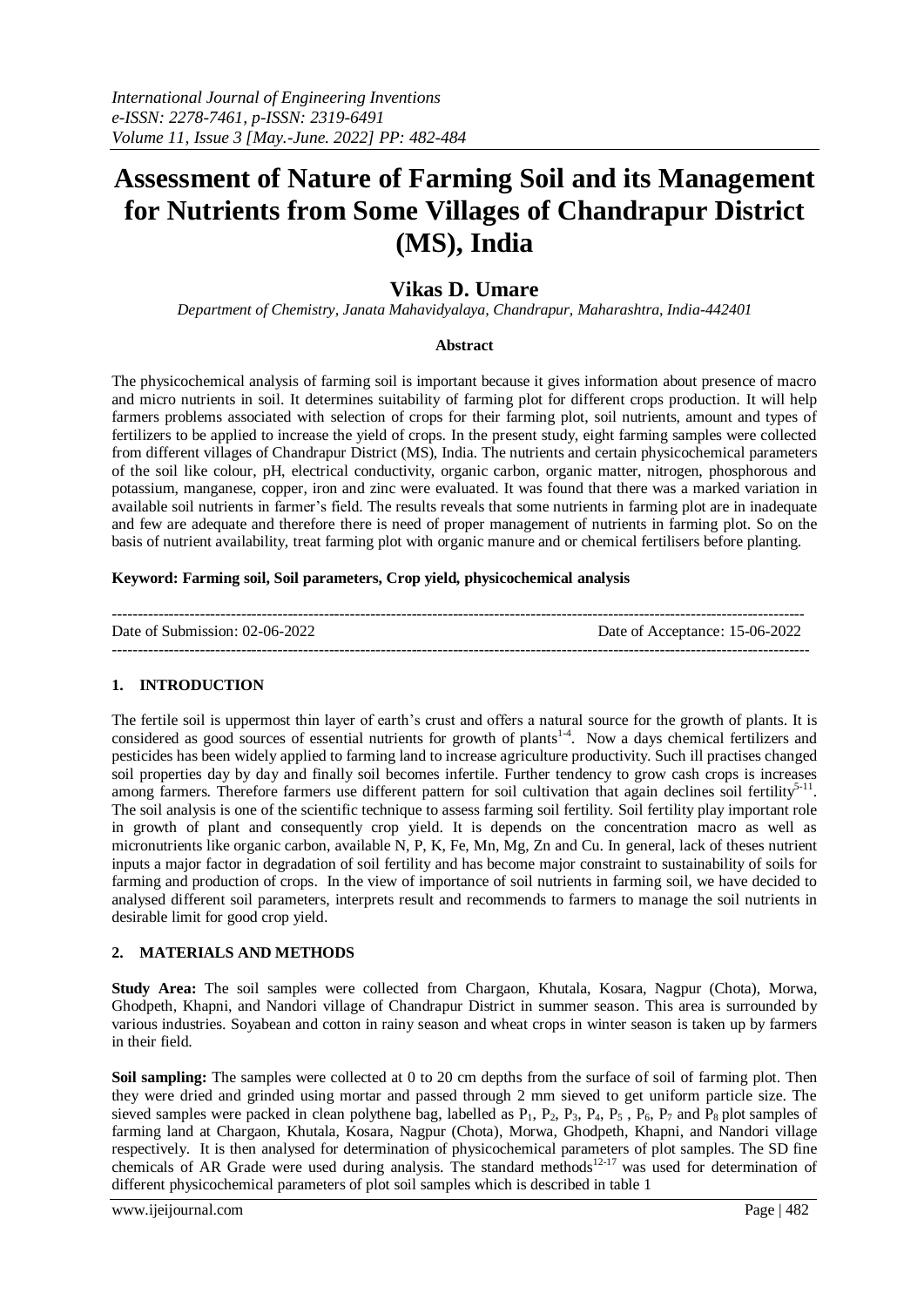| Table 1 Methods use for estimation of soil parameters |                                                   |  |  |  |
|-------------------------------------------------------|---------------------------------------------------|--|--|--|
| Colour                                                | By viewing                                        |  |  |  |
| pH                                                    | pH Meter                                          |  |  |  |
| EC                                                    | Conductometry                                     |  |  |  |
| Organic carbon                                        | Wet oxidation                                     |  |  |  |
| Organic Matter                                        | % Soil organic matter = % organic carbon $x$ 1.72 |  |  |  |
| Nitrogen                                              | Kjeldhal Method                                   |  |  |  |
| Potassium                                             | Flame photometry                                  |  |  |  |
| Phosphorous                                           | Colorimetry                                       |  |  |  |
| Cu                                                    | DTPA (Lindsay and Norvell, 1978)                  |  |  |  |
| Mn                                                    | DTPA (Lindsay and Norvell, 1978)                  |  |  |  |
| Fe                                                    | DTPA (Lindsay and Norvell, 1978)                  |  |  |  |
| Zn                                                    | DTPA (Lindsay and Norvell, 1978)                  |  |  |  |

# **3. RESULTS AND DISCUSSION**

The data of physicochemical analysis of farming soil is presented in table 2. The farming soil at  $P_1$ ,  $P_2$ ,  $P_3$ ,  $P_5$  and  $P_8$  plot were black in the colour whereas rest farming samples were brownish in colour. The pH value determines acidic, basic and neutral behaviour of farming soil. Its value affects absorption of minerals and microbial activity present in the soil<sup>18</sup>. The pH value of all plant samples were found close to neutral pH (Table 2) and lie in the range prescribed by standard agency. The conductivity value is indicator of ionic content in the soil. The EC of  $P_1$ ,  $P_2$ ,  $P_3$ ,  $P_4$ ,  $P_5$ ,  $P_6$  and  $P_7$  plot samples lies in the prescribed range (Table 2). These values indicated significant presence of ionisable materials in the soil. The EC of  $P_8$  plot sample shows high conductance value indicates that they have low calcareous matter. It is advised to lower the conductivity by making small water plot in field and allow to absorb salty content deep inside the soil or scratch out salty layer before planting. The major sources of OC and OM in the farming soil are crop residue and organic manure. They offers essential nutrients, hold water and provide physical strength to plant<sup>19</sup>. The OC and OM content at  $P_1$ ,  $P_2$ ,  $P_5$ ,  $P_6$  and  $P_7$  plot site was insufficient. Therefore it is advised to treat farming plot with organic manure before planting. The plot at  $P_3$ ,  $P_4$  and  $P_8$ indicated sufficient range of OC and OM. The occurrence of nitrogen is crucial nutrient for plant growth. It plays key role in photosynthesis, helps in seed formation and increases crop production<sup>20</sup>. The nitrogen content at  $\vec{P}_1$ ,  $P_5$ ,  $P_6$  and  $P_7$  farming site was found insufficient. It is advised to use organic manure or chemical fertilizer in requisite proportion on or before one to two week of planting (Table 2). The plot sample at  $P_2$ ,  $P_3$ ,  $P_4$  and  $P_8$  has average nitrogen content. The phosphorous is necessary for seed germination and essential for flowering and fruits development<sup>21</sup>. The potassium is very essential macro nutrients for plant growth. In potassium deficient farming soil, plant growth gets altered and the productivity of crop yield is decreases $^{22}$ . In present study, soil at all plot sites found to have sufficient phosphorous and potassium level. The copper and iron present at all plot soil was available in adequate amount. The sufficient amount of manganese was found to present in plot at  $P_3$ ,  $P_4$ ,  $P_5$ ,  $P_6$  and  $P_7$  whereas plot at  $P_1$ ,  $P_2$  and  $P_8$  had insufficient manganese. The sufficient amount of zinc was observed for plot at  $P_1$ ,  $P_2$ ,  $P_3$ ,  $P_4$  and  $P_8$  whereas plot at  $P_5$ ,  $P_6$ , and  $P_7$  had insufficient zinc. Therefore, different sources of zinc and manganese should be applied in the plot to reduce their deficiency before planting.

| Table 2 The analytical values obtained during physicochemical analysis of soil samples                                                                                                 |                   |                                                   |                  |                |        |              |        |                |              |                 |
|----------------------------------------------------------------------------------------------------------------------------------------------------------------------------------------|-------------------|---------------------------------------------------|------------------|----------------|--------|--------------|--------|----------------|--------------|-----------------|
| S.                                                                                                                                                                                     | <b>Parameters</b> | Observed analytical value at different plot sites |                  |                |        |              |        |                |              | <b>Standard</b> |
| N.                                                                                                                                                                                     | (Units)           | P <sub>1</sub>                                    | $\mathbf{P}_{2}$ | P <sub>3</sub> | $P_4$  | $P_5$        | $P_6$  | P <sub>7</sub> | $P_8$        | limits          |
|                                                                                                                                                                                        | Colour            | <b>Black</b>                                      | Black            | <b>Black</b>   | brown  | <b>Black</b> | Brown  | Brown          | <b>Black</b> | $- -$           |
|                                                                                                                                                                                        | pH                | 6.80                                              | 6.84             | 6.97           | 6.88   | 7.00         | 6.91   | 6.93           | 6.67         | $6.5 - 7.0$     |
|                                                                                                                                                                                        | $EC$ ( $dS/m$ )   | 0.61                                              | 0.76             | 0.85           | 0.73   | 0.89         | 0.92   | 0.97           | 1.84         | $0.0 - 1.0$     |
|                                                                                                                                                                                        | OC(%)             | 0.409                                             | 0.329            | 0.519          | 0.415  | 0.385        | 0.381  | 0.382          | 0.596        | $0.41 - 0.60$   |
|                                                                                                                                                                                        | OM(%)             | 0.703                                             | 0.565            | 0.892          | 0.713  | 0.662        | 0.655  | 0.657          | 1.025        | $0.71 - 1.03$   |
|                                                                                                                                                                                        | $N$ (Kg/H)        | 269.4                                             | 312.56           | 415.76         | 387.12 | 264.39       | 266.39 | 267.39         | 417.31       | 280-420         |
|                                                                                                                                                                                        | P(Kg/H)           | 20.04                                             | 19.29.           | 16.35          | 17.28  | 19.73        | 19.58  | 19.58          | 12.209       | 14.0-21.0       |
|                                                                                                                                                                                        | K(Kg/H)           | 284.26                                            | 211.32           | 171.51         | 185.88 | 329.54       | 326.32 | 320.31         | 369.6        | 150-200         |
|                                                                                                                                                                                        | $Cu$ (PPM)        | 0.89                                              | 0.28             | 0.43           | 0.39   | 0.332        | 0.32   | 0.41           | 0.41         | $0.20 - 5.0$    |
|                                                                                                                                                                                        | Fe (PPM)          | 3.24                                              | 2.52             | 4.57           | 3.45   | 3.59         | 3.56   | 3.24           | 4.24         | $2.5 - 4.5$     |
|                                                                                                                                                                                        | $Mn$ (PPM)        | 1.62                                              | 1.68             | 2.15           | 3.69   | 3.12         | 3.17   | 3.12           | 1.32         | $2.0 - 4.0$     |
|                                                                                                                                                                                        | $Zn$ (PPM)        | 0.66                                              | 0.65             | 0.63           | 0.83   | 0.52         | 0.57   | 0.59           | 0.68         | $0.6 - 1.5$     |
| Abbreviations: EC=electrical conductivity, OC= organic carbon, OM= Organic matter, N= Nitrogen, P= Phosphorous and K= Potassium, Cu=<br>Copper, Fe= Iron, Mn= manganese and $Zn= Zinc$ |                   |                                                   |                  |                |        |              |        |                |              |                 |

# **4. CONCLUSION:**

The analytical reports of farming soil showed remarkable variation in physicochemical parameters. The conductivity of soil samples is found in prescribed limit except  $P_8$  plot samples. The organic carbon, organic matter, nitrogen, manganese and zinc is insufficient at some plots. So different sources of organic carbon,